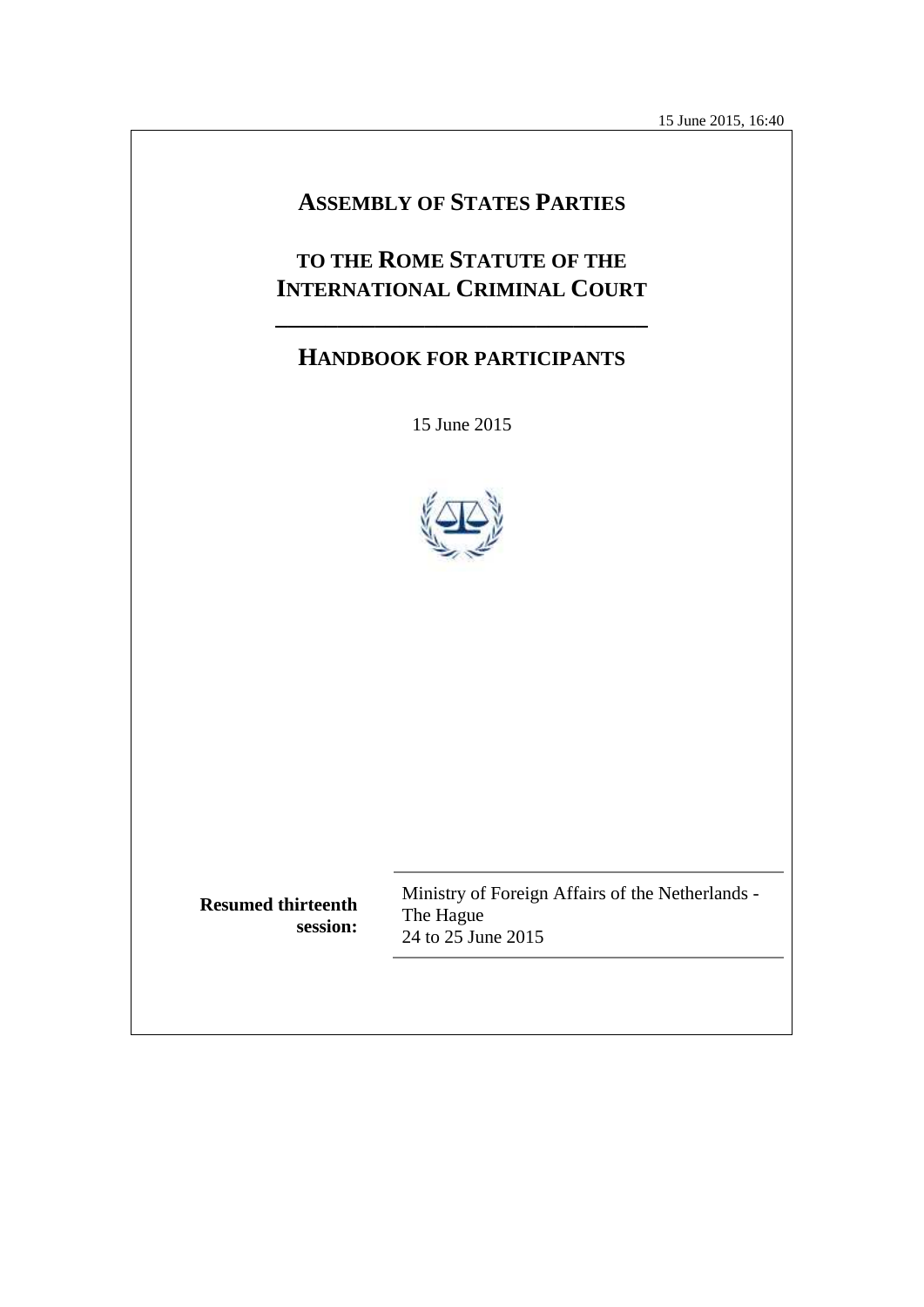## **CONTENTS**

| PAGE                    |                                                                     |
|-------------------------|---------------------------------------------------------------------|
| 1                       | <b>Introduction</b>                                                 |
| $\mathbf{1}$            | <b>Venue and dates</b>                                              |
| $\mathbf{1}$            | <b>Opening of the session</b>                                       |
| $\mathbf{1}$            | <b>On-line addresses for: Rules of Procedure; ASP documentation</b> |
| $\mathbf{1}$            | <b>Checklist for States</b>                                         |
| $\overline{2}$          | Registration                                                        |
| $\overline{2}$          | <b>Access to premises</b>                                           |
| 3                       | <b>Credentials</b>                                                  |
| $\overline{\mathbf{3}}$ | <b>Notifications</b>                                                |
| $\overline{\mathbf{4}}$ | Participants                                                        |
| 5                       | <b>Media</b>                                                        |
| 6                       | List of participants                                                |
| 6                       | <b>Provisional Agenda and ASP Journal</b>                           |
| 6                       | Languages                                                           |
| 6                       | <b>Seating arrangements</b>                                         |
| 6                       | <b>Meetings</b>                                                     |
| 7                       | Decision-making                                                     |
| 7                       | <b>Elections</b>                                                    |
| 7                       | <b>Distribution of official documents</b>                           |
| 7                       | <b>Security &amp; safety</b>                                        |
| 8                       | <b>Emergency and medical services</b>                               |
| 8                       | <b>Hotels</b>                                                       |
| 8                       | <b>Catering</b>                                                     |
| 8                       | <b>Internet</b>                                                     |
| 8                       | <b>Taxis</b>                                                        |
| 9                       | <b>Public transportation</b>                                        |
| 9                       | <b>Banking and currency exchange</b>                                |
| 9                       | <b>Shops</b>                                                        |
| 10                      | <b>Contact information</b>                                          |
| 11                      | <b>Annex I: List of States Parties as of 10 June 2015</b>           |
|                         |                                                                     |
|                         |                                                                     |
|                         |                                                                     |
|                         |                                                                     |

Prepared by the Secretariat of the Assembly of States Parties, June 2015.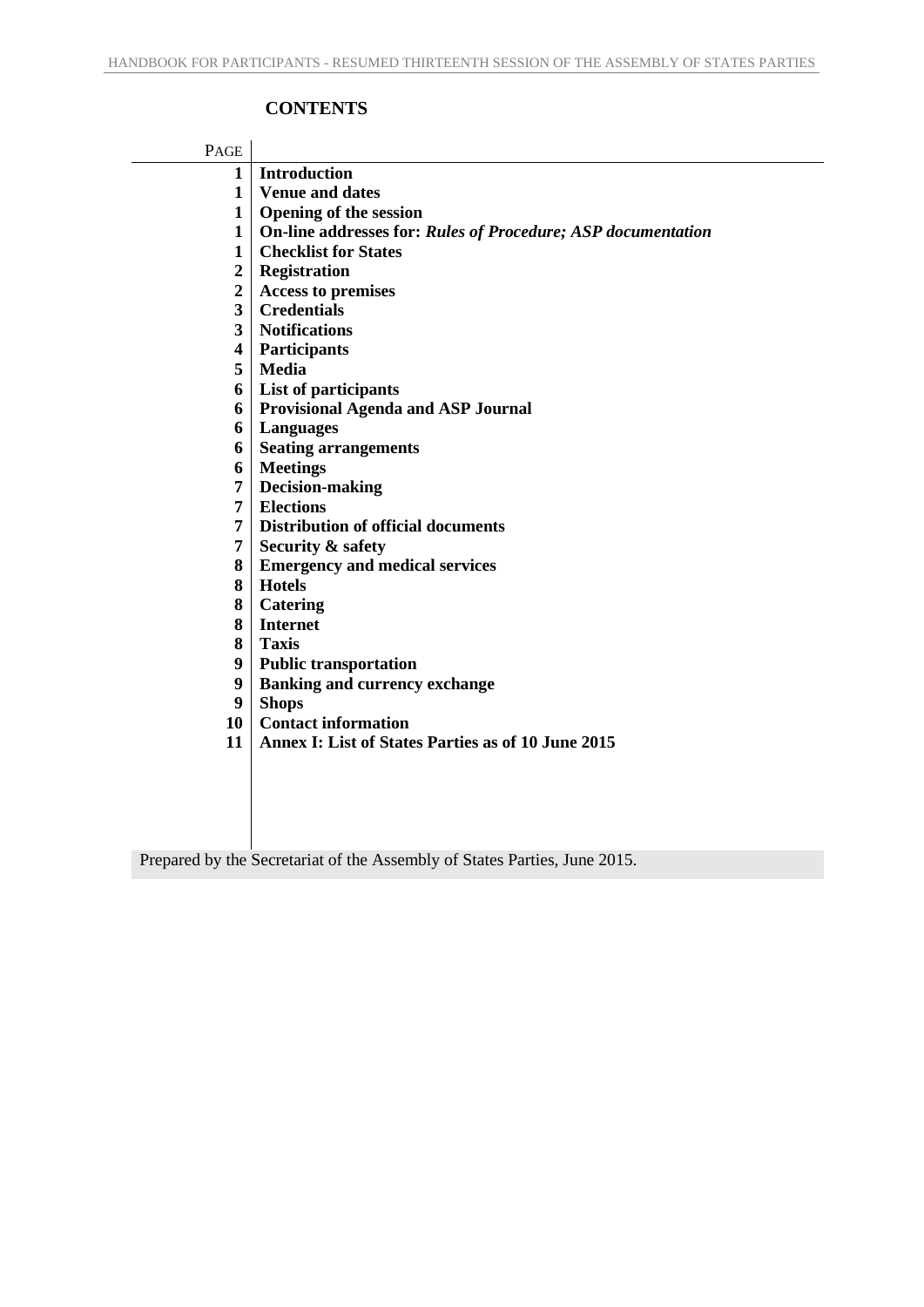## **INTRODUCTION**

At its thirteenth plenary meeting, on 17 December 2014, the Assembly of States Parties to the Rome Statute of the International Criminal Court (the Assembly) decided to mandate the Bureau to convene its resumed thirteenth session. On 23 January 2015, The Bureau decided to hold the resumed thirteenth session in The Hague, The Netherlands from 24 to 25 June 2015.

Invitations to the resumed thirteenth session of the Assembly were sent to States and other entities on 3 February 2015 (Note verbale ICC-ASP/R13/SP/01).

The Assembly has a Bureau consisting of the President, two Vice-Presidents and 18 members elected by the Assembly from among the representatives of the States Parties for three-year terms. At the beginning of the thirteenth session, the Assembly elected H. E. Mr. Sidiki Kaba (Senegal) to serve as President for the period 2014-2017. H. E. Mr. Álvaro Moerzinger (Uruguay) and H. E. Mr. Sebastiano Cardi (Italy) were elected to serve as Vice-Presidents. The other current members of the Bureau are: Chile, Colombia, Costa Rica, Czech Republic, Germany, Ghana, Hungary, Japan, Netherlands, Nigeria, Republic of Korea, Romania, Samoa, Slovenia, South Africa, Sweden, Uganda and the United Kingdom.

## **VENUE AND DATES**

The resumed thirteenth session of the Assembly will be held from 24 to 25 June 2015 at the Ministry of Foreign Affairs of the Netherlands, located at Bezuidenhoutseweg 67, 2594 AC The Hague, the Netherlands.

## **OPENING OF THE SESSION**

The official opening of the resumed thirteenth session will take place at the "van Kleffens" meeting room in the Ministry of Foreign Affairs on 24 June 2015 at 10:00 hours. Participants are requested to be seated in the "van Kleffens" meeting room by 09:45 hours.

Resumed thirteenth session documentation, including the *Rules of Procedure of the Assembly of States Parties* can be found online at:

**http://www.icc-cpi.int/en\_menus/asp/sessions/documentation/13th-session resumption/Pages/default.aspx**

#### **CHECKLIST FOR STATES:**

- 1) Register each participant by using the registration form
- 2) States Parties: Submit credentials to the Secretariat of the Assembly of States Parties
- 3) Observer States: Submit a notification to the Secretariat of the Assembly of States Parties with the names of participants

*For more details and sample credentials letter/notification letter, see page 3 below*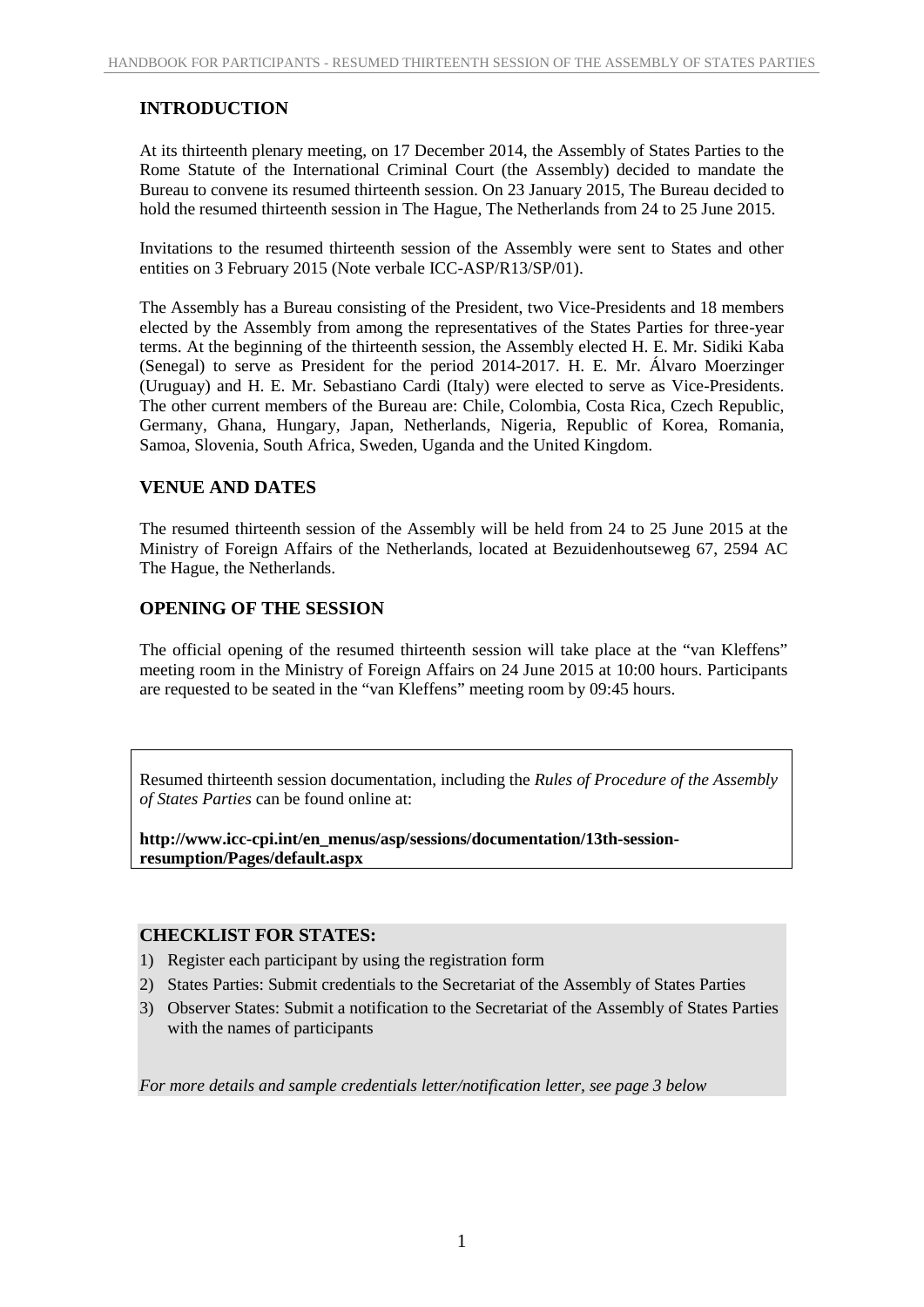## **REGISTRATION**

All States participants are advised that they will be admitted to the conference only upon presentation of a Conference pass. Registration forms were distributed to States and observers by email and are available on the Court's website at:

http://www.icc-cpi.int/iccdocs/asp\_docs/ASP13R/ASP13R-Registration-Form-ENG-FRA.pdf.

NGOs wishing to attend the resumed thirteenth session must submit a written request naming each of its representatives on official letterhead to the ASP Secretariat or to the Coalition for the International Criminal Court (CICC) by 16 June 2015. NGO representatives will have to present the letter issued by the ASP Secretariat, confirming their eligibility to attend the resumed thirteenth session, to the registration desk to obtain a Conference pass.

The Secretariat of the Assembly kindly requests that the enclosed registration form be submitted to the Secretariat (by fax to: +31-70-515-8376 or by e-mail to asp@icc-cpi.int) **no later than 16 June 2015**, so as to expedite the issuance of conference badges for the resumed thirteenth session, as well as the compilation of the List of Participants of the resumed thirteenth session.

The on-site registration of participants will start at the Ministry of Foreign Affairs on Wednesday, 24 June from 08:30 hours. Conference passes will be issued upon presentation of valid identification, preferably a passport.

The Hague based delegates of States Parties who are in possession of an ICC badge can access the Ministry of Foreign Affairs upon presentation of their ICC badge and valid identification. Delegates who are in possession of an ICC badge are still required to submit the registration form for the compilation of the List of Participants.

Given the large number of participants expected, delegates arriving before the opening of the session are encouraged to register as early as possible.

During registration, Governments should ensure that the registration form includes individual email address of each member of the delegation. Providing the individual e-mail addresses will ensure that all representatives receive any additional information that the Secretariat might need to send with regard to the resumed thirteenth session.

#### **ACCESS TO PREMISES**

Heads of Delegations, Ambassadors and Chargés d'affaires, may avail themselves of the VIP entrance of the Ministry (located at Prins Clauslaan 5, 2594 AC The Hague). In order to facilitate the access to the VIP entrance, the Secretariat kindly requests that the diplomatic car plate number be communicated to dkp-2@minbuza.nl no later than 16 June 2015.

Other participants of the resumed thirteenth session are kindly requested to avail themselves of the main entrance of the Ministry, located at Bezuidenhoutseweg 67, 2594 AC The Hague.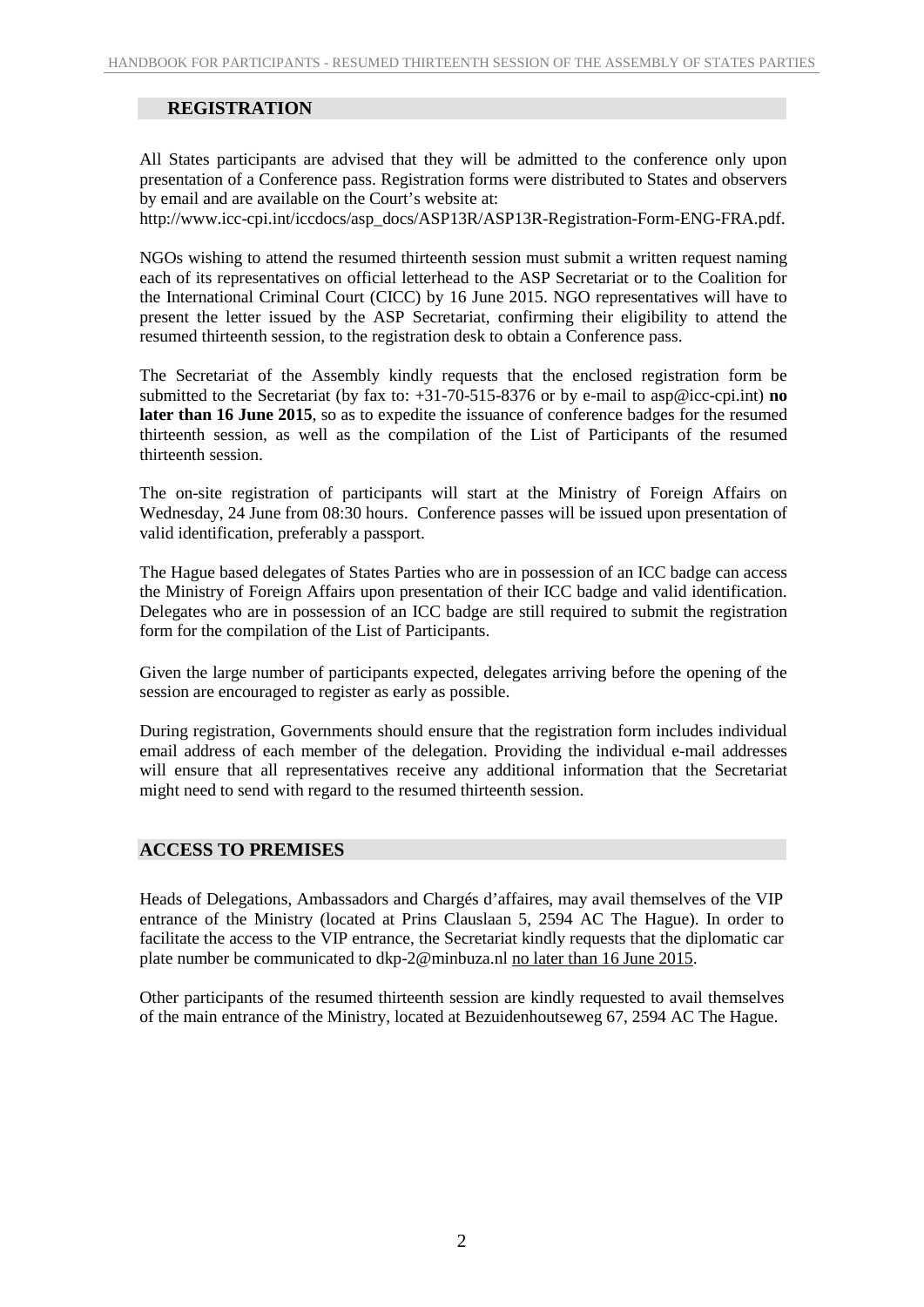#### **Credentials of States Parties**

Pursuant to Rule 24 of the *Rules of Procedure of the Assembly of States Parties*, original credentials of representatives of States Parties and the names of alternates and advisers shall be submitted to the Secretariat if possible not later than 24h after the opening of the session. Advance scanned copies of credentials should be sent by e-mail to the Secretariat (asp@icc-cpi.int) on the understanding that original credentials will also be submitted not later than 24h after the opening of the session. The credentials shall be issued by the Head of State or Government or by the Minister of Foreign Affairs or by a person authorized by either of them.

Rule 26: Pending a decision of the Assembly upon their credentials, representatives of States Parties shall be entitled to participate provisionally in the Assembly.

**SAMPLE OF CREDENTIALS LETTER FOR STATES PARTIES**

#### [**OFFICIAL LETTERHEAD**]

#### *Address to Secretariat of the Assembly*

Whereas [*name of State Party*] desires to be represented at the resumed thirteenth session of the Assembly of States Parties to the Rome Statute of the International Criminal Court to be held in The Hague, from 24 to 25 June 2015,

Now therefore we *[Head of State or Government or Minister of Foreign Affairs or person authorized by either]* have appointed the following participants to represent [*name of State Party*] to the resumed thirteenth session of the Assembly of States Parties to the Rome Statute of the International Criminal Court:

| Resumed thirteenth session in The Hague: |                          |  |  |  |
|------------------------------------------|--------------------------|--|--|--|
| Representative (one):                    | [name and title]         |  |  |  |
| $Alternate(s)$ :                         | $[name(s)$ and title(s)] |  |  |  |
| $Adviser(s)$ :                           | $[name(s)$ and title(s)] |  |  |  |

The representative has full powers to act and take decisions on behalf of the Government of [*name of State Party*]

**[**CERTIFIED WITH SIGNATURE AND SEAL**]**

## **CREDENTIALS NOTIFICATIONS**

**Notifications from Observer States**

Pursuant to Rule 28 of the *Rules of Procedure of the Assembly of States Parties*, regarding original notification of participation of representatives of Observer States, the names of designated representatives of Observer States and of alternates and advisers who accompany them shall be submitted to the Secretariat. Advance scanned copies of notifications should be sent by e-mail to the  $(\text{asp@icc-cpi.int})$  on the understanding that original notifications will also be submitted.

**States not having observer status**

Pursuant to Rule 94 of the *Rules of Procedure of the Assembly of States Parties*, at the beginning of each session of the Assembly, the President may, subject to the approval of the Assembly, invite a given State which is not a party and does not have observer status to designate a representative to be present during the work of the Assembly.

**SAMPLE OF NOTIFICATION FROM OBSERVER STATES**

#### [**OFFICIAL LETTERHEAD**]

The Embassy/Mission of *[name of State]* presents its compliments to the Secretariat of the Assembly of States Parties and has the honor to submit the composition of the *[name of State]* delegation to the resumed thirteenth session of the Assembly of States Parties to the Rome Statute of the International Criminal Court to be held in The Hague, from 24 to 25 June 2015,

Resumed thirteenth session in The Hague: Representative (one): [name and title]<br>Alternate(s): [name(s) and title [name(s) and title(s)]  $Adviser(s):$  [name(s) and title(s)]

The Embassy/Mission of [*name of State*] avails itself of this opportunity to renew to the Secretariat of the Assembly of States Parties the assurances of its highest consideration.

**[**CERTIFIED WITH SIGNATURE AND SEAL]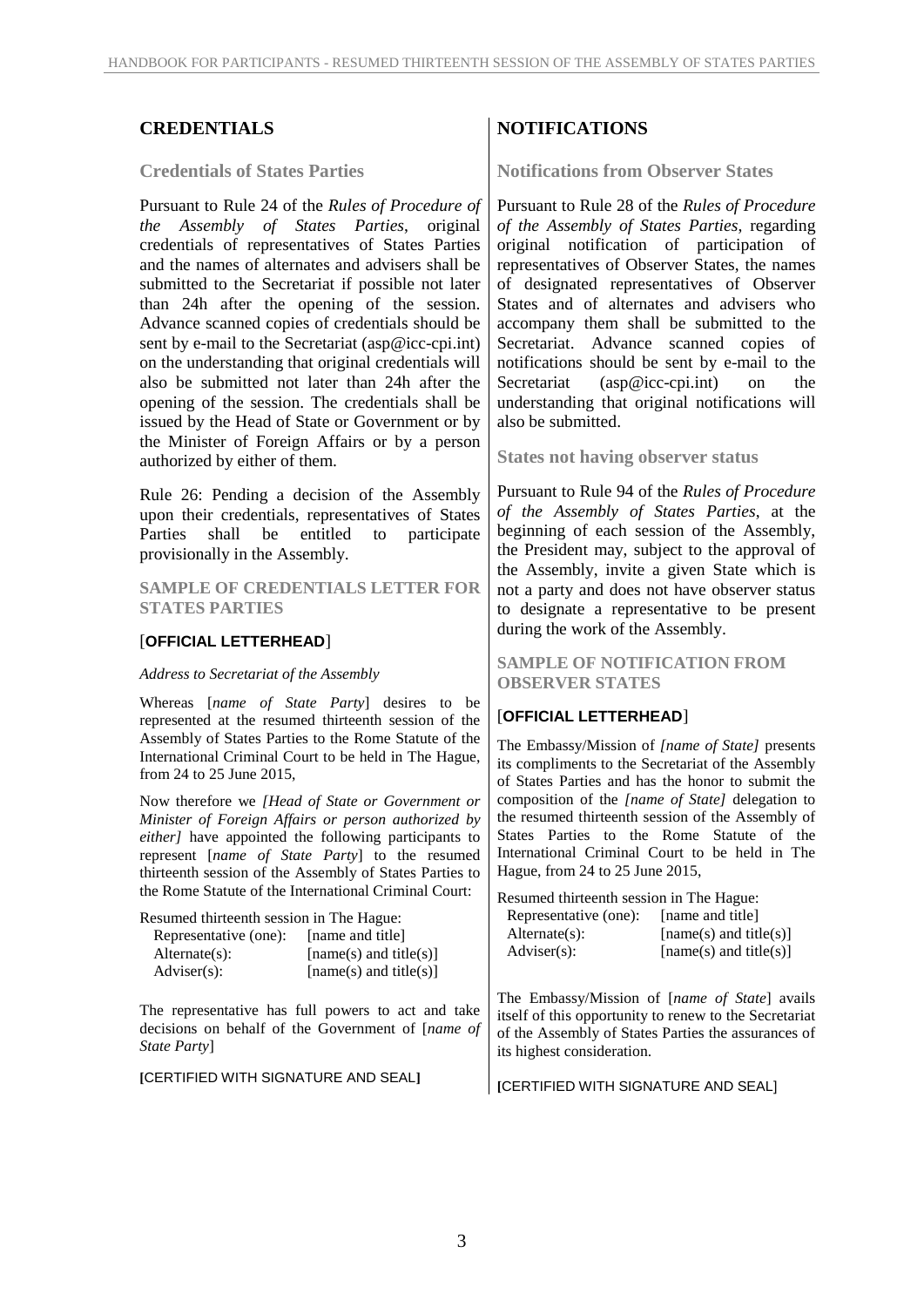## **PARTICIPANTS**

According to the Rules of Procedure of the Assembly of States Parties, the following may take part in the sessions of the Assembly:

### **STATES**

All States Parties to the Rome Statute are entitled to participate in the meeting and will have the right to request the inclusion of supplementary items on the agenda, deliver statements, and to vote. Other States which have signed the Statute or the Final Act are also invited to participate in the meeting as observers, without a right to vote. A State which is not a party and does not have observer status may be invited by the President subject to the approval of the Assembly.

Each State Party shall be represented by one representative, who may be accompanied by alternates and advisers. Each Observer State may be represented in the Assembly by one designated representative, who may be accompanied by alternates and advisers. The representative may designate an alternate or an adviser to act in his/her capacity.

## **INTERGOVERNMENTAL ORGANIZATIONS AND OTHER ENTITIES**

Entities, (regional) intergovernmental organizations and other entities with a United Nations General Assembly (UNGA) standing invitation, as well as other international bodies who were invited to the Rome Conference, accredited to the Preparatory Commission or are invited by the Assembly, may participate as observers, without the right to vote. (See *Rules of Procedure*, Rule 92, for complete text).

#### **NON-GOVERNMENTAL ORGANIZATIONS (NGOS)**

NGOs invited to the Rome Conference in 1998, registered to the Preparatory Commission for the International Criminal Court, or having consultative status with ECOSOC whose activities are relevant to the activities of the Court, and other NGOs invited by the Assembly may attend under the conditions laid down in the Assembly's Rules of Procedure. (See *Rules of Procedure*, Rule 93, for complete text).

## **INTERNATIONAL CRIMINAL COURT**

The President of the Court, the Prosecutor and the Registrar, or their representatives, may participate, as appropriate, in meetings of the Assembly and the Bureau in accordance with the provisions of the *Rules of Procedure* and may make oral or written statements and provide information on any question under consideration.

## **UNITED NATIONS**

The United Nations has a standing invitation to participate, without the right to vote, in the work and deliberations of the Assembly. The Secretary-General of the UN, or his/her designated member of the UN Secretariat, may participate in the meetings of the Assembly and the Bureau. He/She may make oral or written statements concerning any question under consideration by the Assembly which pertains to United Nations activities and provide information as appropriate.

*Participating Governments, intergovernmental organizations and non-governmental organizations are responsible for the costs of participation of their delegates.*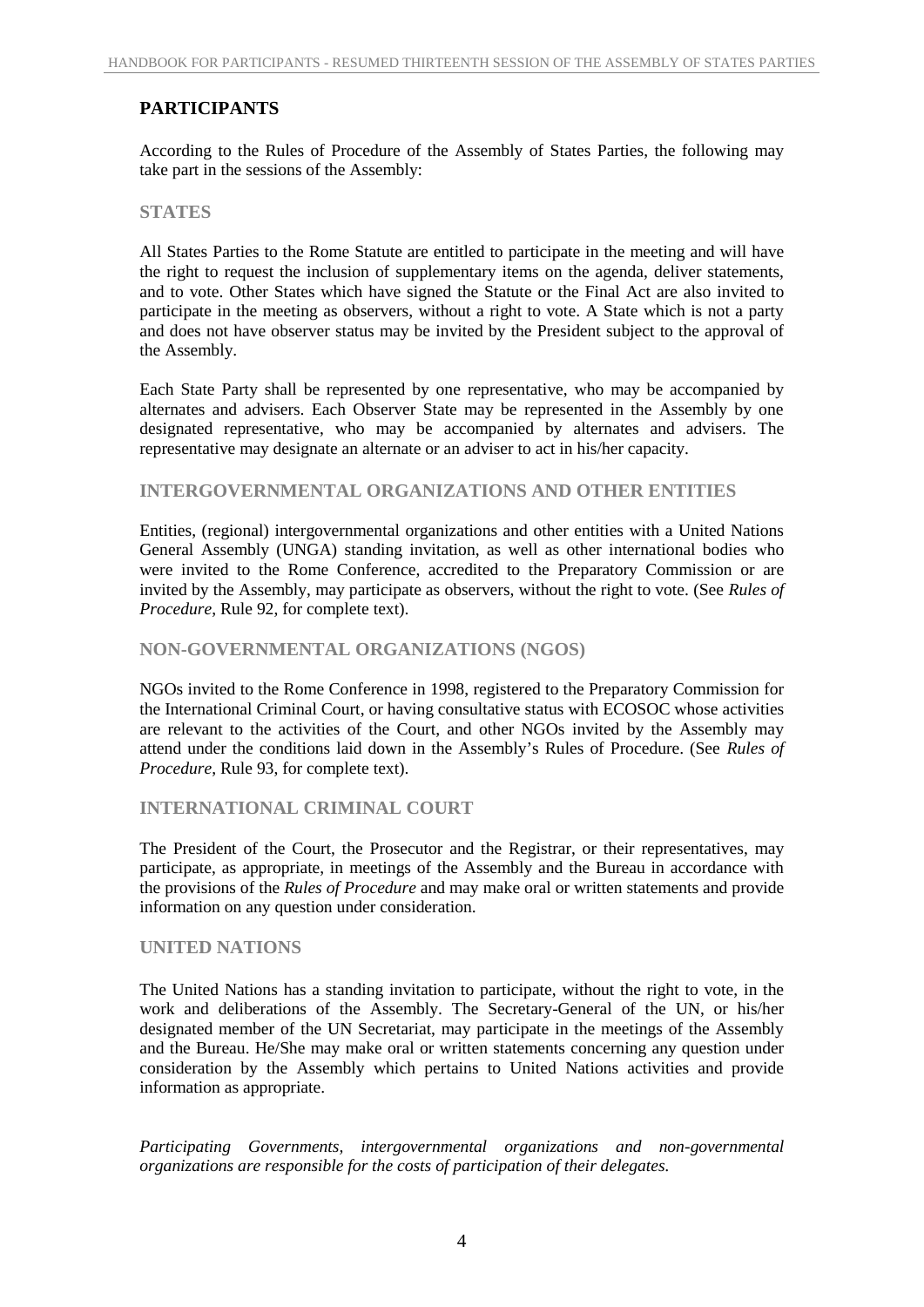## **MEDIA**

The Assembly of States Parties to the Rome Statute of the International Criminal Court ("the Assembly") will convene its resumed thirteenth session at the "van Kleffens" meeting room at the Ministry of Foreign Affairs of the Netherlands, located at Bezuidenhoutseweg 67, 2594 AC The Hague from 24 to 25 June 2015. During the session, the Assembly will hold the election to fill one judicial vacancy.

Journalists wishing to cover the resumed thirteenth session of the Assembly must submit an official letter of assignment or copy of their press card along with the completed accreditation form to the Secretariat (by e-mail to esterluteran@gmail.com or by fax to: +31-70-515-8376). Please find the accreditation form at the following link:

http://www.icc-cpi.int/iccdocs/asp\_docs/ASP13R/ASP13R-Media-Accreditation-Form- ENG.pdf.

The application period for accreditation starts on Tuesday, 16 June and closes on Wednesday, 24 June at 17:00 hours CET.

Press badges will be issued and handed out at the Ministry of Foreign Affairs of the Netherlands starting on Wednesday, 24 June from 08:30 hours to journalists that have received accreditation upon presentation of a passport or a valid ID with photo. Only those representatives of the media possessing press badges will be given access to meetings that will be open to the media.

Please note that there will be no press facilities available at the Ministry of Foreign Affairs.

Accredited correspondents are permitted access to open meetings in designated areas within the "van Kleffens" meeting room in the Ministry of Foreign Affairs of the Netherlands. However, according to rule 42 of the Rules of Procedure and Evidence, the Assembly may decide that if exceptional circumstances arise, its meetings may be held in private.

Media crews interested in filming inside the Ministry of Foreign Affairs are kindly reminded that they should always liaise with the focal point from the Secretariat of the Assembly, Ms. Estera Luteranova, in order to obtain film authorization from the President of the Assembly, after which they would be escorted to the area reserved for that purpose. Any other requests for filming, particularly on the floor of the meeting room where the Assembly is convening its session, should be cleared through the focal point from the Secretariat.

Audio/video recordings are permitted only during plenary meetings of the Assembly, which include elections sessions. There might be limitations on video/audio recording depending on whether the actual casting of the ballot will take place during the elections. If that is the case, camera crews might be required to move to the part of the meeting room from where the confidentiality of the vote would not be compromised.

Further information about the resumed thirteenth session can be found on the Assembly website:

http://www.icc-cpi.int/en\_menus/asp/sessions/documentation/13th-sessionresumption/Pages/default.aspx.

Journalists are invited to follow the President of the Assembly, Minister Sidiki Kaba, on Facebook at www.facebook.com/sidiki.kaba.77 and Twitter @ICC\_PASP. For additional information please contact Ms. Estera Luteranova at +31 652 671 504 or via e-mail at esterluteran@gmail.com.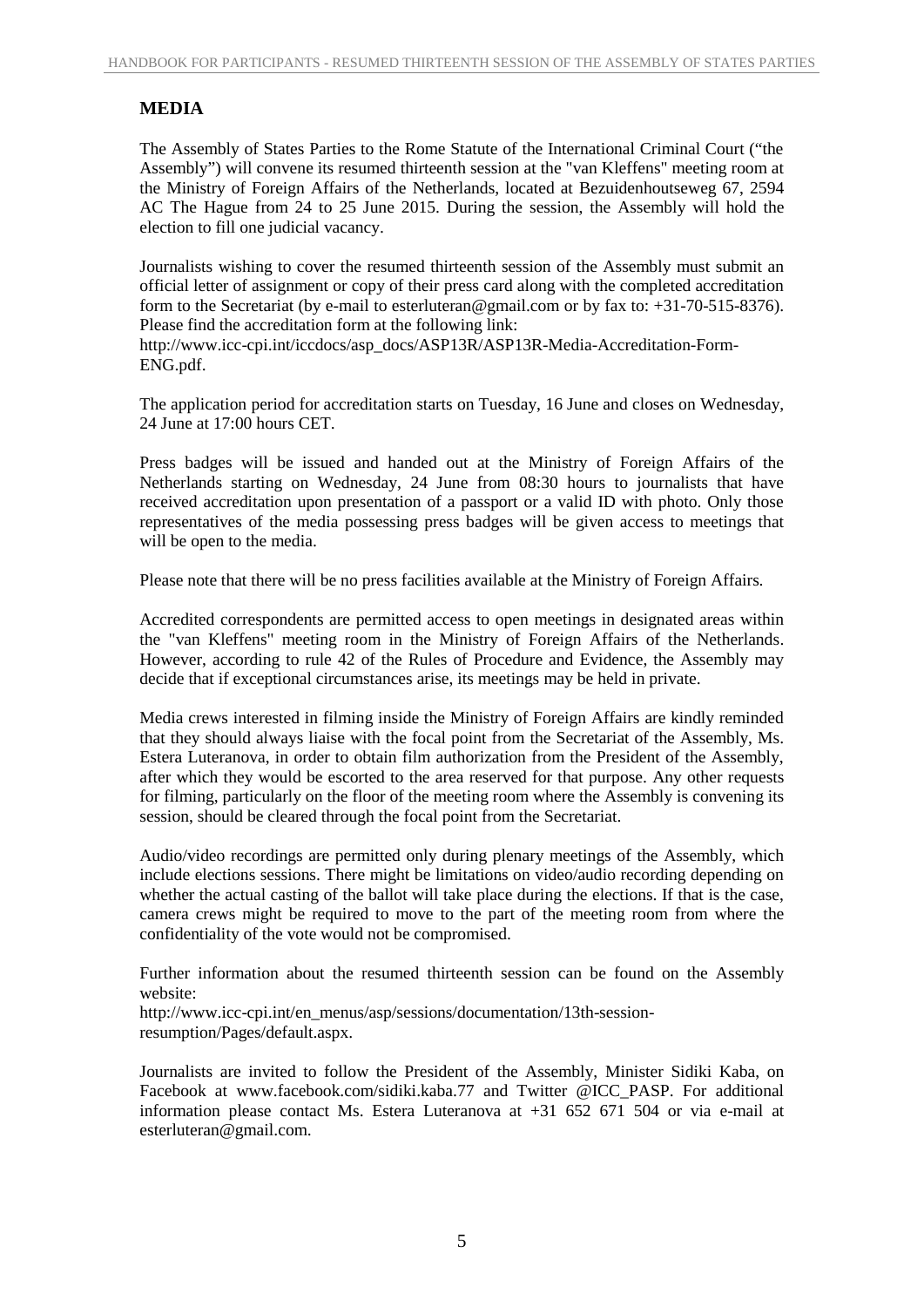## **LIST OF PARTICIPANTS**

A digital draft list of participants will be produced during the course of the resumed thirteenth session.

## **PROVISIONAL AGENDA AND ASP JOURNAL**

The provisional agenda for the resumed thirteenth session of the Assembly is contained in document ICC-ASP/13/43 and can be found at the website of the Assembly: http://www.icc-cpi.int/iccdocs/asp\_docs/ASP13R/ICC-ASP-13-43-ENG.pdf.

A daily ASP Journal containing information on meetings, side-events, and announcements will be available on the ICC web site on the following link: http://www.icc-cpi.int/en\_menus/asp/sessions/documentation/13th-sessionresumption/Pages/ASP13R-Journal.aspx.

## **LANGUAGES**

Arabic, Chinese, English, French, Russian and Spanish are the official languages, as well as the working languages, of the Assembly.

For the Plenary and the meetings of the Working Groups taking place in the "van Kleffens" meeting room simultaneous interpretation into Arabic, English, French, and Spanish will be provided.

Each seat in the "van Kleffens" meeting room of the Ministry of Foreign Affairs for which simultaneous interpretation is available will be equipped with a portable receiving set and headphone. **Participants are requested not to remove that equipment from the meeting rooms so that it may be checked periodically and the batteries may be recharged if necessary.**

## **SEATING ARRANGEMENTS**

States Parties will be seated in English alphabetical order. Two designated seats will be provided to each State Party. Behind the States Parties, there will be open seating for observer States and invited States as well as delegates from States Parties with larger delegations. International/Intergovernmental organizations, NGOs and members of the press will be seated in the balcony, which is accessed by a separate entrance.

## **MEETINGS**

The meetings of the Assembly and of its subsidiary bodies with general membership shall be held in public, unless the Assembly decides that exceptional circumstances require that the meetings shall be held in private. As a general rule, meetings of the Bureau and of subsidiary bodies with limited membership shall be held in private, unless the body concerned decides otherwise.

The programme of the meetings will be included in the *ASP Journal*, which will be issued digitally on a daily basis and will specify conference rooms and times of meetings: http://www.icc-cpi.int/en\_menus/asp/sessions/documentation/13th-sessionresumption/Pages/ASP13R-Journal.aspx.

Unless otherwise indicated, morning meetings will be held from 10:00 to 13:00 hours; afternoon meetings from 15:00 to 18:00 hours.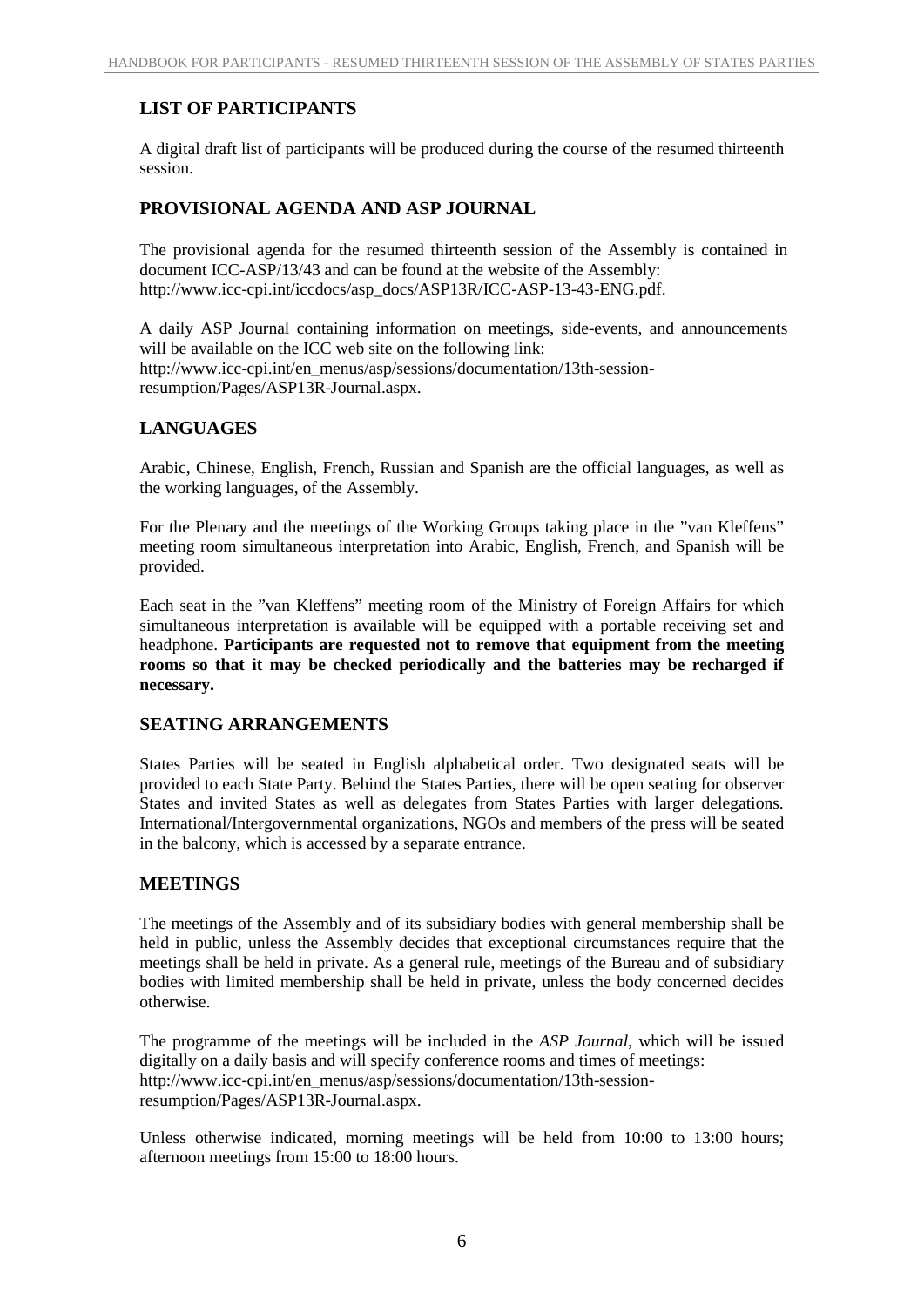## **DECISION-MAKING**

Every effort shall be made to reach decisions in the Assembly and in the Bureau by consensus. If consensus cannot be reached, decisions shall be taken by vote. Each State Party shall have one vote. Decisions on matters of substance must be approved by a two-thirds majority of States Parties present and voting. Decisions on matters of procedure shall be taken by a simple majority of States Parties present and voting. States Parties are reminded of article 112, paragraph 8, of the Rome Statute of the International Criminal Court which reads:

"A State Party which is in arrears in the payment of its financial contributions towards the costs of the Court shall have no vote in the Assembly and in the Bureau if the amount of its arrears equals or exceeds the amount of the contributions due from it for the preceding two full years. The Assembly may, nevertheless, permit such a State Party to vote in the Assembly and in the Bureau if is satisfied that the failure to pay is due to conditions beyond the control of the State Party."

As at 31 May 2015, there were 12 States Parties in arrears.

## **ELECTIONS**

At the resumed thirteenth session in The Hague, the Assembly shall proceed with the election to fill a judicial vacancy*.*

In accordance with article 112, paragraph 8, of the Rome Statute, States in arrears would not be able to vote at the resumed thirteenth session.

More information on the elections as well as nominations can be found at: http://www.icc-cpi.int/en\_menus/asp/elections/Pages/election2015.aspx

## **DISTRIBUTION OF OFFICIAL DOCUMENTS**

In accordance with the Bureau's decision on pursuing a paper-light approach to documentation for the resumed thirteenth session, pre-session documentation will no longer be made available to delegations.

Documentation in official languages is available at: http://www.icc-cpi.int/en\_menus/asp/sessions/documentation/13th-sessionresumption/Pages/default.aspx

## **SECURITY AND SAFETY**

Delegates are reminded not to leave briefcases or any valuable items unattended in the meeting rooms. Participants are advised to carry their valuables safely, especially at railway stations and while on public transport.

Restrictions will be in place on the use of cellular telephones, radio transmitters, recording devices and camera equipment inside the conference area.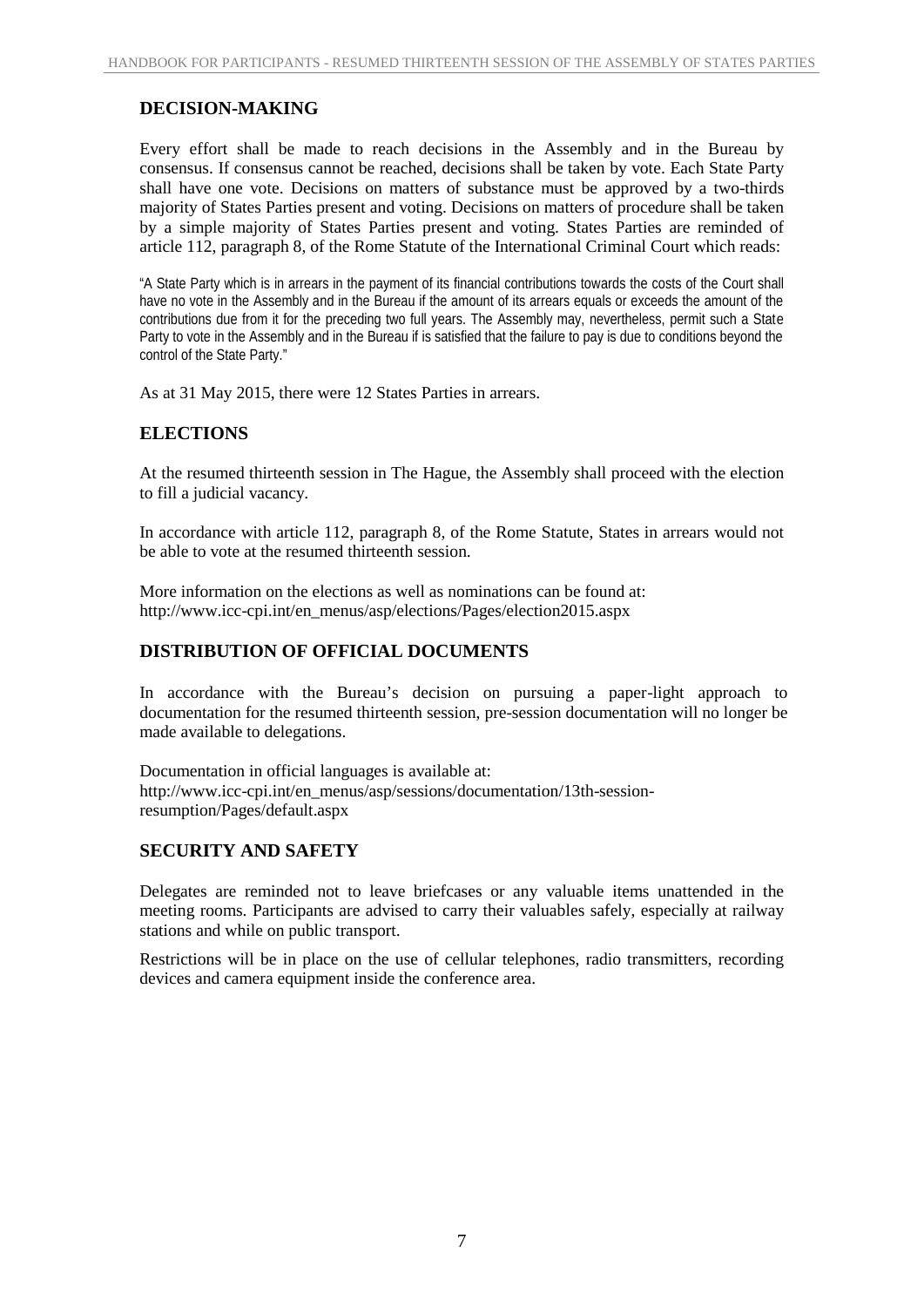## **EMERGENCY AND MEDICAL SERVICE**

## **THE HAGUE**

The main number to call in case of an Emergency (police, fire, ambulance) is **112**. For non urgent matters, the police can be reached at 0900-8844.

For participants with a non-acute medical problem that really needs attention and who have no embassy or mother-organisation in the Netherlands, the Court's doctor can be contacted via the States Registration Desk.

Nearest hospital: MCH Westeinde Liinbaan 32 2512 VA The Hague Telephone: (070) 330 20 00 Website: www.mchaaglanden.nl

## **HOTELS**

All participants are solely responsible for the reservations and payments of hotel rooms and, if necessary, contacting his or her Embassy for assistance. Hotel information can be found at http://www.holland.com/uk/cities/thehague/. It is advisable to make reservations as soon as possible due to limited availability.

## **CATERING**

Lunch will be provided daily by the Ministry of Foreign Affairs of the Netherlands.

## **INTERNET**

Free Wi-Fi will be available at the Ministry of Foreign Affairs.

## **TAXIS**

Participants are advised to only use licensed taxis which have blue number plates. When ordering a taxi, please indicate that special ICC rates are available to you when you use taxis from the following companies:

Noordzee Taxi: 070-358 9999 Hofstad Taxi: 070-346 2626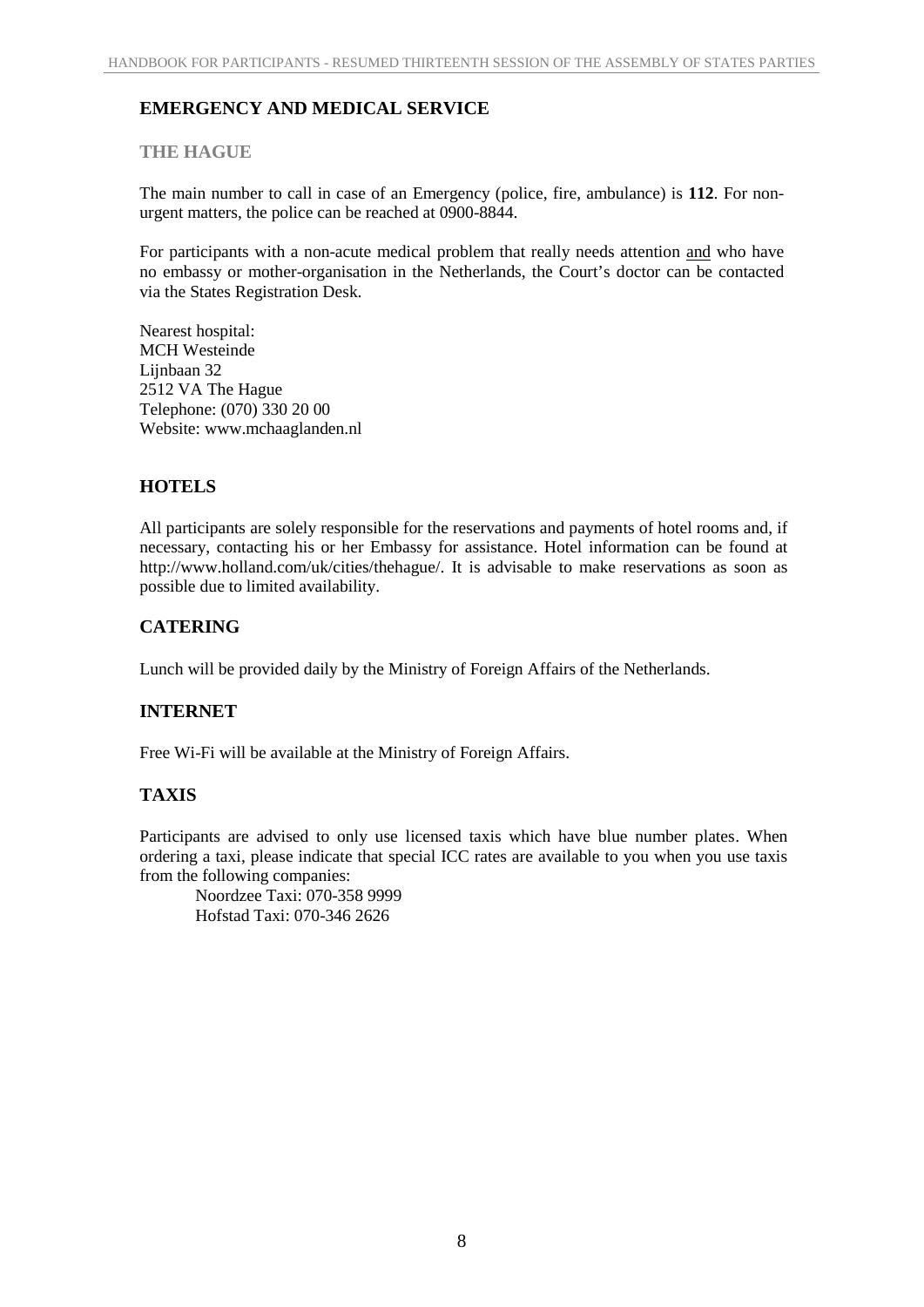## **PUBLIC TRANSPORTATION**

The Ministry of Foreign Affairs of the Netherlands is located a short 4 minute walk from The Hague Central Station, which is a public transportation hub.

**A** The Hague Central Railway Station, Netherlands

- Leave Koningin Julianaplein towards Bezuidenhoutseweg
- 375 ft

Turn right on to Bezuidenhoutseweg

 $-512$  ft

Turn right on to Prinses Irenestraat

 $-121$  ft

Arrive at Bezuidenhoutseweg 67, 2594 AC The Hague, Netherlands on the left

The last intersection is Bezuidenhoutseweg. If you reach Anna van Buerenstraat, you've gone too far

**B** Bezuidenhoutseweg 67, 2594 AC The Hague, Netherland



## **BANKING AND CURRENCY EXCHANGE**

In the center of town, and at the railway stations, you will also find currency exchange facilities. The currency of the Netherlands is the euro. Credit cards are accepted at most major stores, restaurants and hotels.

## **SHOPS**

Some small shops are open on week days from 9:00 hours until 18:00 hours, with larger shops opening at 10:00. Bakeries open earlier. On Thursday evenings, large stores stay open until 21:00 hours. On Sundays, the large stores in the city center are open, but not until 12:00 hours (noon).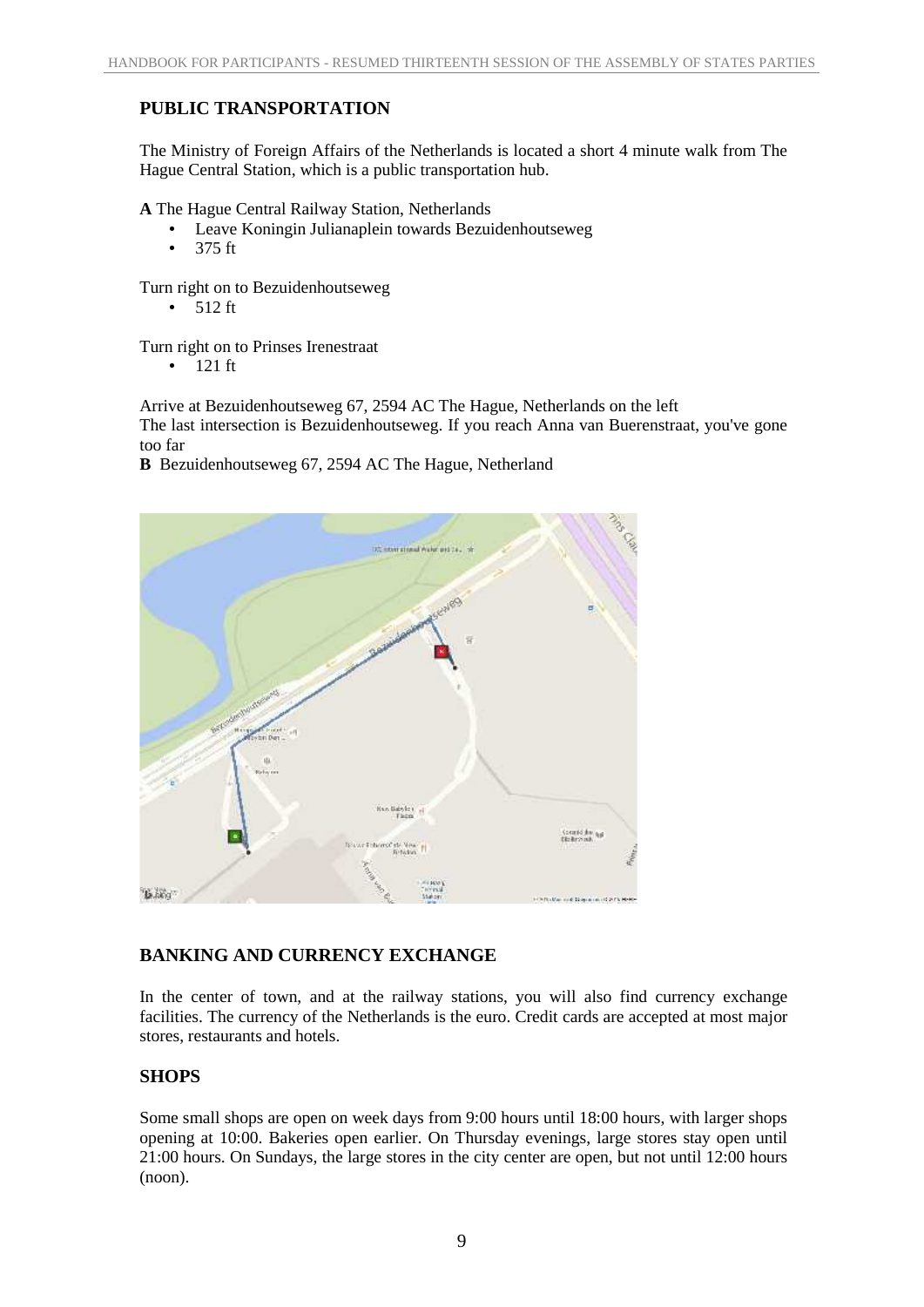# **CONTACT INFORMATION**

### **SECRETARIAT OF THE ASSEMBLY OF STATES PARTIES**

| <b>Mailing address:</b>             | <b>Street address:</b>           | <b>Phone/Fax/Email Numbers</b> |                                        |
|-------------------------------------|----------------------------------|--------------------------------|----------------------------------------|
| P.O. Box 19519<br>2500 CM The Hague | Maanweg 174<br>2516 AB The Hague | Phone:<br>General Fax:         | $+31(0)705159806$<br>$+31(0)705158376$ |
| The Netherlands                     | The Netherlands                  | General Email:                 | $asp@icc-cpi.int$                      |

## *Secretariat staff:*

Mr. Renan Villacis Director of the Secretariat of the Assembly of States Parties Tel: +31-70-515 9806 *Secretary of the Assembly*

Mr. Fakhri Dajani Executive Secretary of the Committee on Budget and Finance Tel: +31-70-515 9322

Ms. Deborah Ruiz Verduzco Special Assistant to the President of the Assembly Tel: +1 347-905-3889

Mr. Jan Skalski Associate Legal Officer Tel: +31-70-515 9497

Ms. Gabrijela Filipović Special Assistant to the Director Tel: +31-70-515 9806

Ms. Estera Luteranová Special Assistant to the Director Tel: +31-70 515 9813

Mr. Olalekan Da Silva Administrative Assistant Tel: +31-70-515 6030

Ms. Nicole Lange-Barends Administrative Assistant Tel: +31-70-515 8232